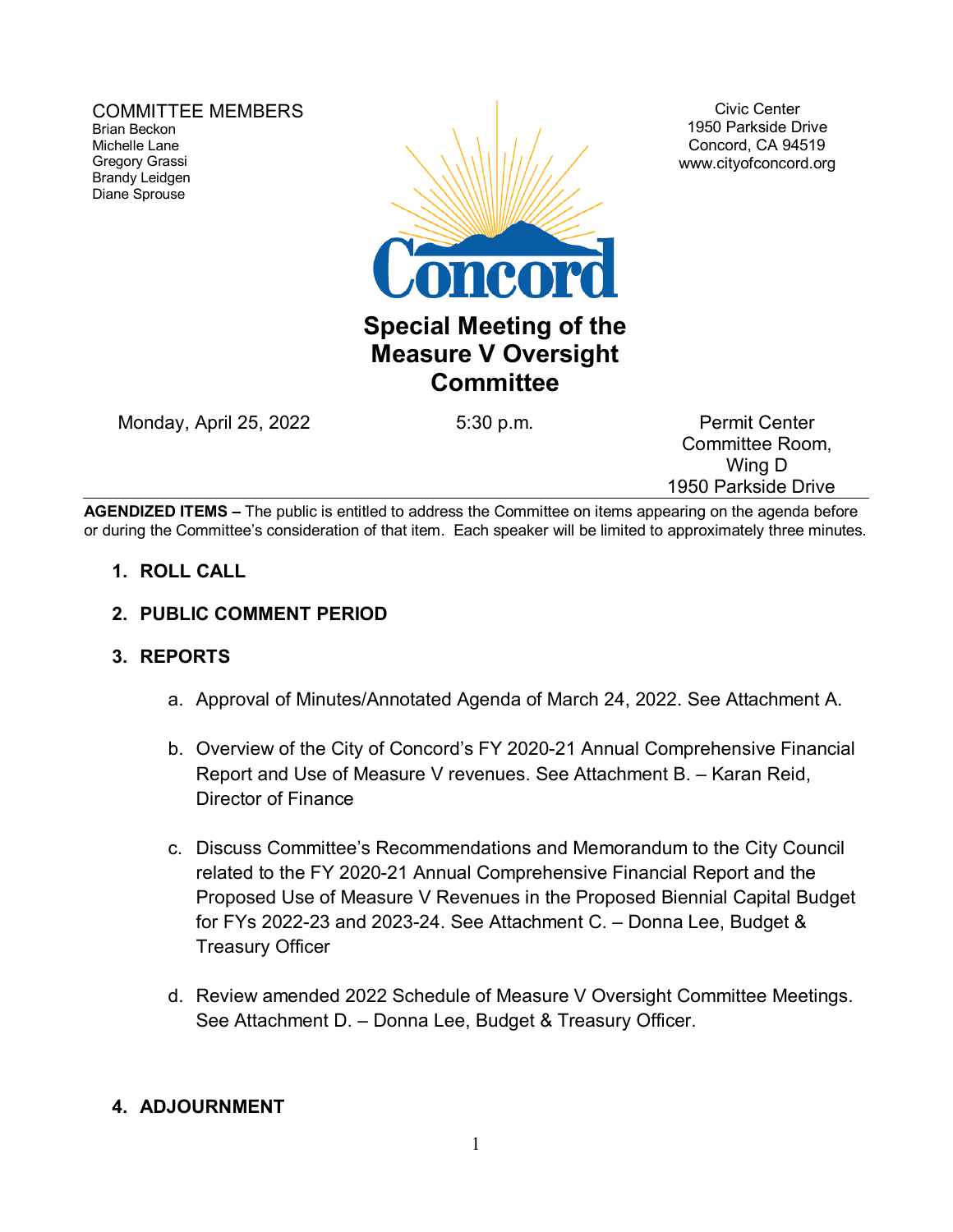#### **ADA NOTICE AND HEARING IMPAIRED PROVISIONS**

In accordance with the Americans with Disabilities Act and California Law, it is the policy of the City of Concord to offer its public programs, services and meetings in a manner that is readily accessible to everyone, including those with disabilities. If you are disabled and require a copy of a public hearing notice, or an agenda and/or agenda packet in an appropriate alternative format; or if you require other accommodation, please contact the ADA Coordinator at (925) 671-3031, at least five days in advance of the hearing. Advance notification within this guideline will enable the City to make reasonable arrangements to ensure accessibility.

Distribution: City Council Valerie Barone, City Manager Susanne Brown, City Attorney Justin Ezell, Assistant City Manager Karan Reid, Director of Finance Donna Lee, Budget & Treasury Officer Joelle Fockler, City Clerk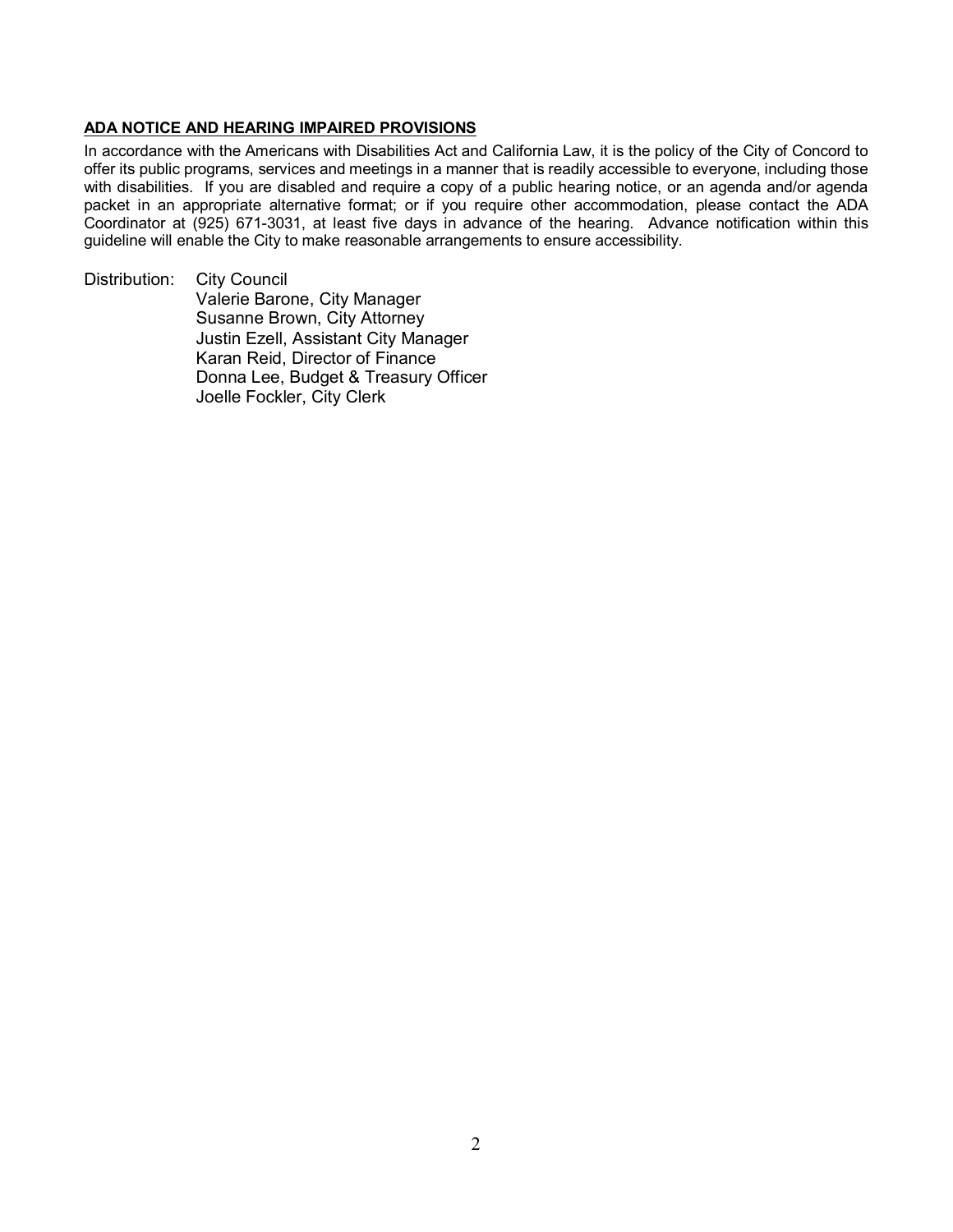

telephonic/electronic locations (see below)

COMMITTEE MEMBERS Brian Beckon Gregory Grassi Brandy Leidgen Diane Sprouse Michelle Lane Civic Center 1950 Parkside Drive Concord, CA 94519 [www.cityofconcord.org](http://www.cityofconcord.org/) **ANNOTATE**I **AGENDA Special Meeting of the Measure V Oversight Committee** Thursday, March 24, 2022 4:00 p.m. Various

Pursuant to AB 361, the City is authorized to hold public meetings via teleconferencing and to make public meetings accessible telephonically or otherwise electronically to all members of the public, without making available any physical location for the public.

**City of Concord Rules:** The City of Concord has declared a local state of emergency due to COVID-19. This Concord Planning Commission meeting is an essential event, therefore it has not been cancelled. However, City of Concord officials and staff will conduct this meeting telephonically or otherwise electronically. The City will **not** make available any physical location from which members of the public may observe the meeting and offer public comment. Instead, members of the public may observe and address the meeting remotely. Below is information on how to do that.

#### **Join from a PC, Mac, iPad, iPhone or Android device:**

- <https://cityofconcord.zoom.us/j/83334195520?pwd=YWw3Yk9YR1J2NmszNjY2eUhDeG53Zz09>
- Webinar ID: 833 3419 5520
- Passcode: 651025
- By Phone: US: +1 669 900 6833

#### **How to Submit Public Comments:**

Written: All comments received **before 3:00 pm the day of the meeting** will be posted on the City's website as "Correspondence" under the relevant agenda item and provided to the Measure V Oversight Committee members at the meeting. Please email your comments to [finance@cityofconcord.org.](mailto:finance@cityofconcord.org)

During the Meeting: The public will be allowed to address the Committee on items appearing on the agenda. The Committee Chair will call a public comment period and call on members of the public wishing to speak. Each speaker will be limited to approximately three minutes.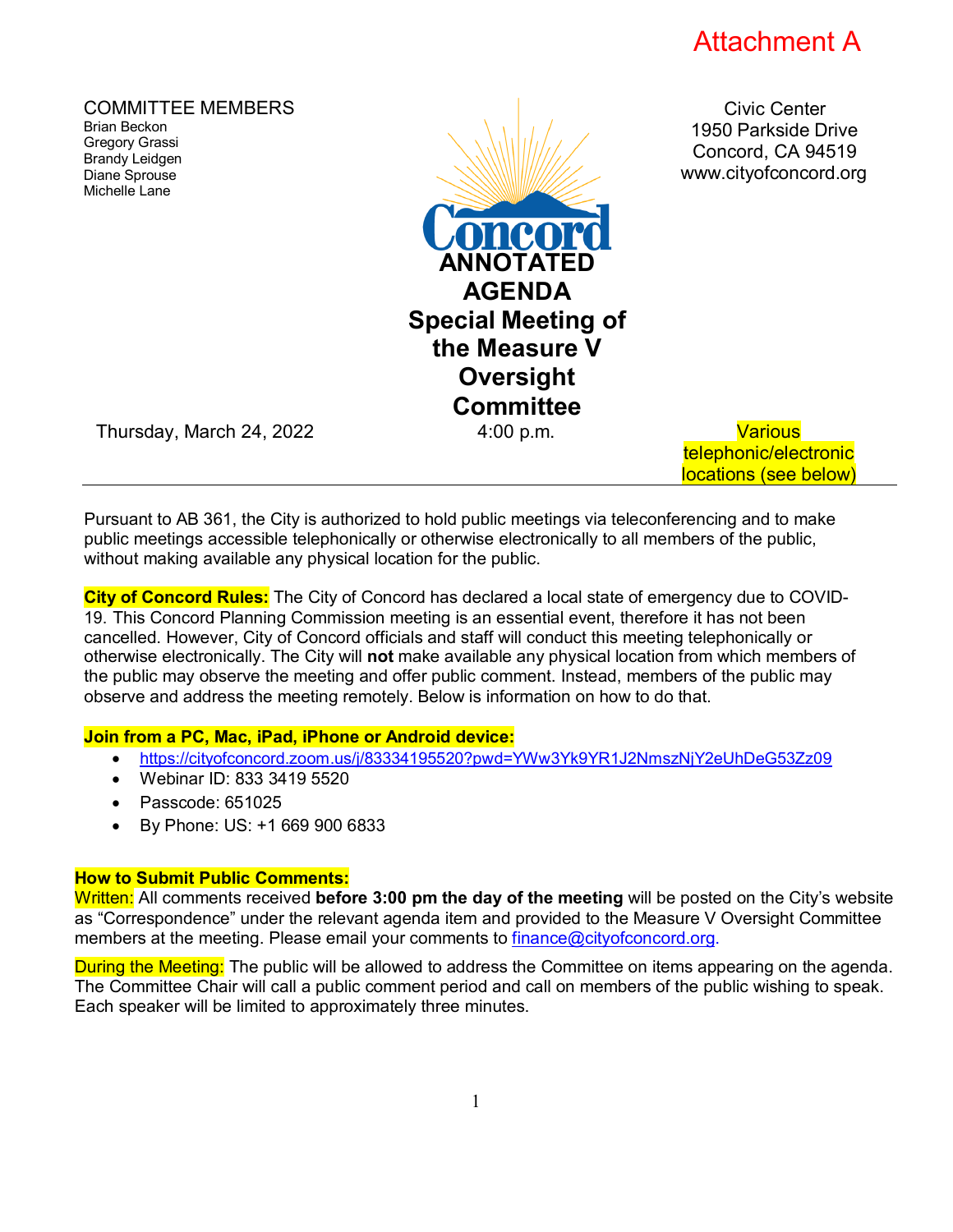**AGENDIZED ITEMS –** The public is entitled to address the Committee on items appearing on the agenda before or during the Committee's consideration of that item. Each speaker will be limited to approximately three minutes. Please see "How to Submit Public Comments" above.

- **1. ROLL CALL:** Present Brian Beckon, Michelle Lane, Brandy Leidgen, and Greg Grassi. Meeting called to order at 4:15 p.m. Diane Sprouse (arrived 4:31 p.m.).
- **2. STAFF PRESENT:** Karan Reid, Director of Finance; Donna Lee, Budget & Treasury Officer; and Kylie Hicks, Budget Analyst.

### **3. MEMBERS OF THE PUBLIC WHO ADDRESSED THE COMMITTEE:** None.

#### **4. AGENDA ITEMS**

a. Approval of Minutes/Annotated Agenda of April 28, 2021. See Attachment A.

**Action:** Motion to approve minutes by Brian Beckon and seconded by Brandy Leidgen. Ayes: Brian Beckon, Michelle Lane, Brandy Leidgen, Greg Grassi, and Diane Sprouse.

b. Elect Chair of Measure V Oversight Committee.

**Action:** Motion to elect Brian Beckon by Greg Grassi, and seconded by Diane Sprouse. Ayes: Brian Beckon, Michelle Lane, Brandy Leidgen, Greg Grassi, and Diane Sprouse.

c. Elect Vice-Chair of Measure V Oversight Committee.

**Action:** Motion to elect Michelle Lane by Greg Grassi, and seconded by Brandy Leidgen. Ayes: Brian Beckon, Michelle Lane, Brandy Leidgen, Greg Grassi, and Diane Sprouse.

d. Overview of Proposed Use of Measure V Revenues for Capital Projects. See Attachment B. – Bernard Enrile, Senior Civil Engineer

**Action:** Brian Beckon, Committee Chair, asked the committee members if they endorsed the funding recommendations and agreed that the proposed use of funds aligned with the purpose of Measure V, and all members voted yes.

**Discussion:** Bernard Enrile gave a presentation on the proposed use of Measure V revenues for capital projects in Biennial Capital Improvement Program for FYs 2022- 23 and 2023-24. The committee endorsed the funding recommendations and agreed that the proposed use of funds aligned with the purpose of Measure V.

e. Overview of FY 2021-22 Mid-Year Operating Budget Update. See Attachment C. – Donna Lee, Budget & Treasury Officer

**Action:** None. The committee received the presentation.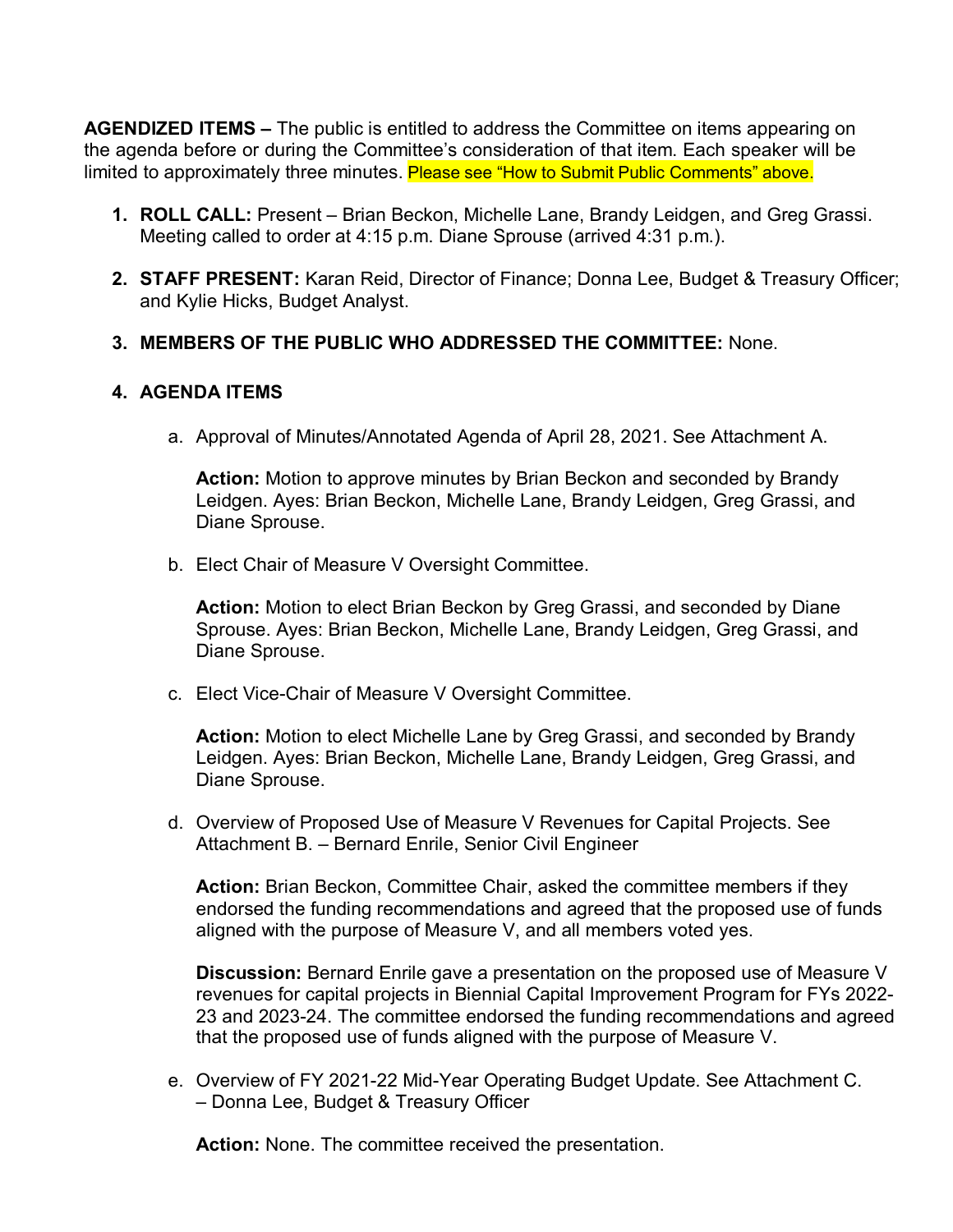**Discussion:** Donna Lee gave a presentation on the FY 2021-22 Mid-Year operating budget update and the associated adjustments that were adopted by the City Council on March 8, 2022. The committee discussed the City's retirement plans, position vacancies within City departments, and prior debt service using Measure Q and Measure V funds. The committee was informed by staff that the City Council Goal Setting Workshop will be on April 2, and that many of those issues will be discussed at that meeting.

f. Review of Proposed Measure V Oversight Committee Schedule for 2022. See Attachment D. – Donna Lee, Budget & Treasury Officer

**Discussion:** The committee directed staff to provide alternative dates for future Measure V Oversight Committee meetings in April and May. Staff will provide a poll over e-mail to select the best dates for future meetings in 2022.

#### **5. ADJOURNMENT**

Meeting adjourned at 5:41 p.m.

#### **ADA NOTICE AND HEARING IMPAIRED PROVISIONS**

In accordance with the Americans with Disabilities Act and California Law, it is the policy of the City of Concord to offer its public programs, services and meetings in a manner that is readily accessible to everyone, including those with disabilities. If you are disabled and require a copy of a public hearing notice, or an agenda and/or agenda packet in an appropriate alternative format; or if you require other accommodation, please contact the ADA Coordinator at (925) 671-3243, at least five days in advance of the hearing. Advance notification within this guideline will enable the City to make reasonable arrangements to ensure accessibility.

Distribution: City Council Valerie Barone, City Manager Justin Ezell, Assistant City Manager Susanne Brown, City Attorney Karan Reid, Director of Finance Donna Lee, Budget & Treasury Officer Joelle Fockler, City Clerk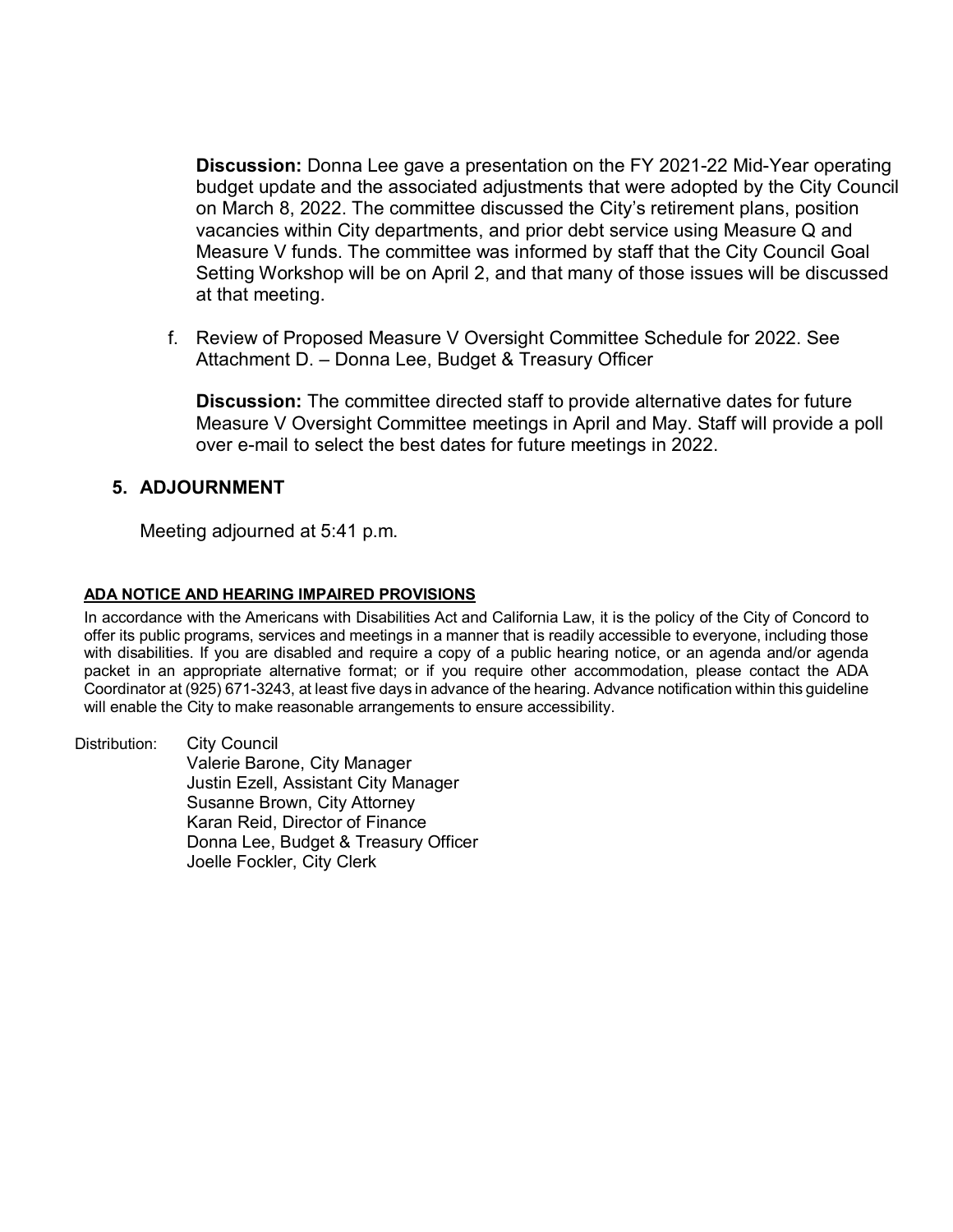# Attachment B



# **Staff Report**

| Subject: | Overview of the City of Concord's FY 2020-21 Annual<br><b>Comprehensive Annual Financial Report (ACFR) and use of</b><br><b>Measures Q/V Revenues</b> |
|----------|-------------------------------------------------------------------------------------------------------------------------------------------------------|
| From:    | Karan Reid<br>Director of Finance<br>Karan.reid@cityofconcord.org<br>(925) 671-3192                                                                   |
| To:      | Measure V Oversight Committee                                                                                                                         |
| Date:    | April 25, 2022                                                                                                                                        |

### **Report in Brief**

Staff will provide a presentation on April 25 to review the City of Concord's FY 2020-21 Annual Comprehensive Financial Report (ACFR) and use of Measure Q/V Revenues upon which the Committee will formulate an opinion as to whether the annual audit reflects that Measure Q/V revenue was collected and appropriately spent.

#### **Recommended Action**

No action is required.

### **Background**

Annual Comprehensive Financial Report (ACFR) is a set of governmental financial statements that comply with accounting requirements set by the Governmental Accounting Standards Board (GASB). Fund accounting is an accounting system used by nonprofit organizations and governments. In this system, a fund is a self-balancing set of accounts, segregated for specific purposes in accordance with laws and regulations or special restrictions and limitations.

For financial reporting purposes, Measures Q and V are considered part of the City's General Fund and we are not permitted to segregate this revenue from the City's non-Measure Q/V funds. We do detail it out within the General Fund.

The Committee's responsibilities include:

- 1. Review the annual audit report.
- 2. Provide recommendations to the Council on the use of Measure Q/V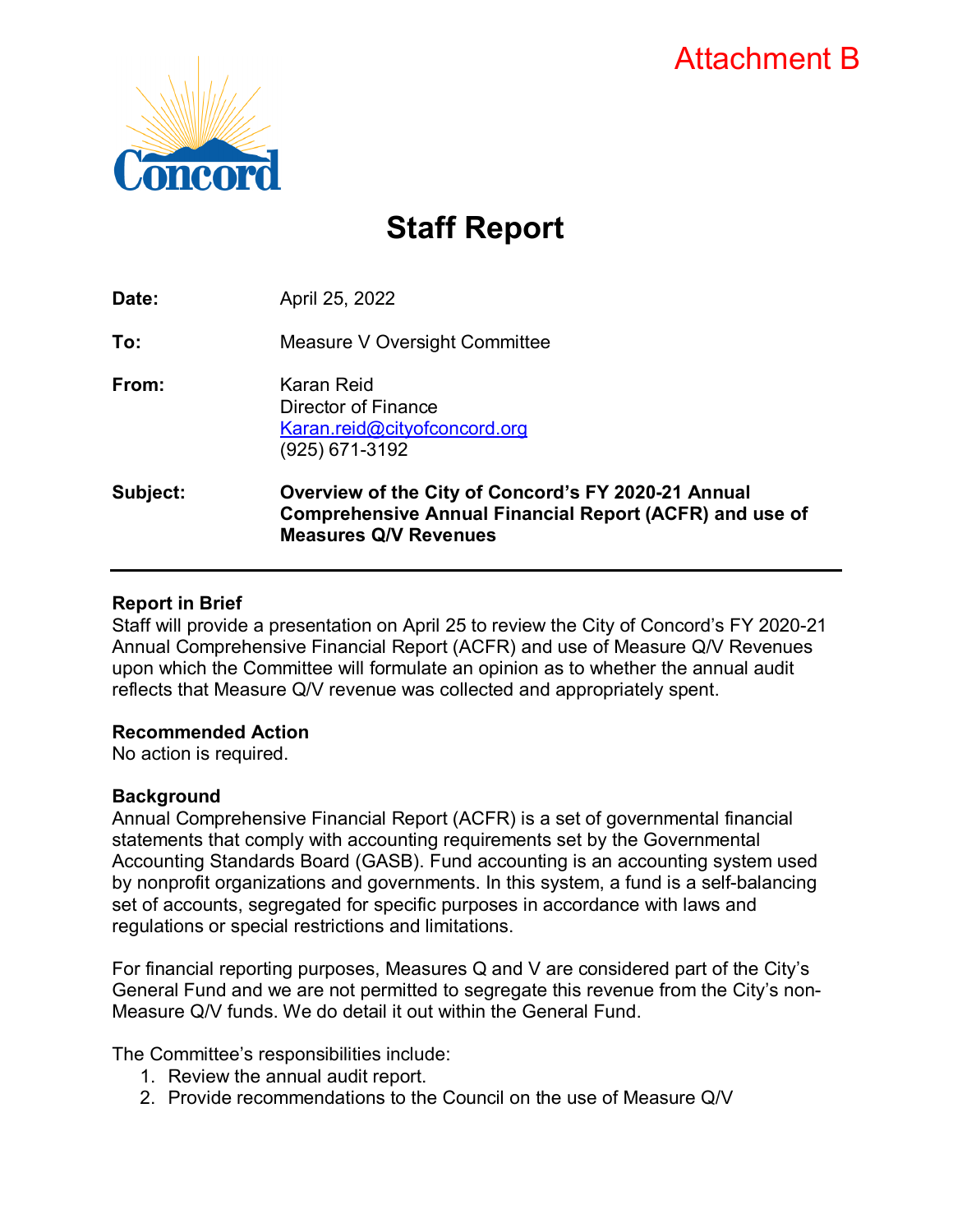3. The question the Committee has historically provided a response as part of its annual report to Council is: "*Does the FY 2020-21 Annual Audit reflect that the Measure Q/V taxes were collected and appropriately spent?*"

### **Analysis**

The City must undergo an annual independent audit currently performed by Maze & Associates. An audit is a comprehensive review of the financial records of the City and the internal control procedures in place to safeguard the City's assets.

The audit and ACFR for FY 2020-121were accepted by the City Council on January 10, 2022. Due to the size of the document, it is not attached to this report and can be accessed here: [https://www.cityofconcord.org/DocumentCenter/View/7089/2021-](https://www.cityofconcord.org/DocumentCenter/View/7089/2021-Annual-Comprehensive-Financial-Report) [Annual-Comprehensive-Financial-Report](https://www.cityofconcord.org/DocumentCenter/View/7089/2021-Annual-Comprehensive-Financial-Report)

Committee members are encouraged to review the ACFR document in its entirety as it provides a wealth of information on the City. The Letter of Transmittal and Notes to the Financial Statements are particularly informative.

At the April 25 meeting, staff will walk through major components of the ACFR. The discussion below provides relevant details related to Measure Q/V for the Committee to use in its consideration of whether the audit reflects Measure Q/V revenue collections.

- Page xi: The Letter of Transmittal provides financial statement users an overview of the City, economic context in which it is operating, and major initiatives. Included in this Letter, on page xiv, is a summary of Measure Q and V revenues received from inception to June 30, 2021. For FY 2020-21, \$11.1 million of Measure Q and \$7.4 million of Measure V revenues were collected and used to maintain programs and reserves. Since inception, \$122.12 million in Measure Q revenues have been collected with \$112.7 million being used to maintain General Fund programs and rebuild General Fund reserves, and \$9.4 million to provide a Measure Q stability reserve. Measure V became effective April 1, 2021 and \$7.4 million in revenues were collected through June 30, 2021. Of that, \$2.5 million was used to maintain General Fund programs and reserves and the balance of \$4.9 million reflected contributions to reserves.
- Page 1: The Independent Auditor's Report is the beginning of the financial section. This report states that the City's financial statements for Fiscal Year 2020-21 are fairly stated in conformity with accounting principles generally accepted in the United States. This is the most favorable conclusion and is commonly known as an "unqualified" or "clean" opinion.
- Page 5: This section of the ACFR is the Management Discussion and Analysis (MD&A). It provides an overview of the City's financial activities for the fiscal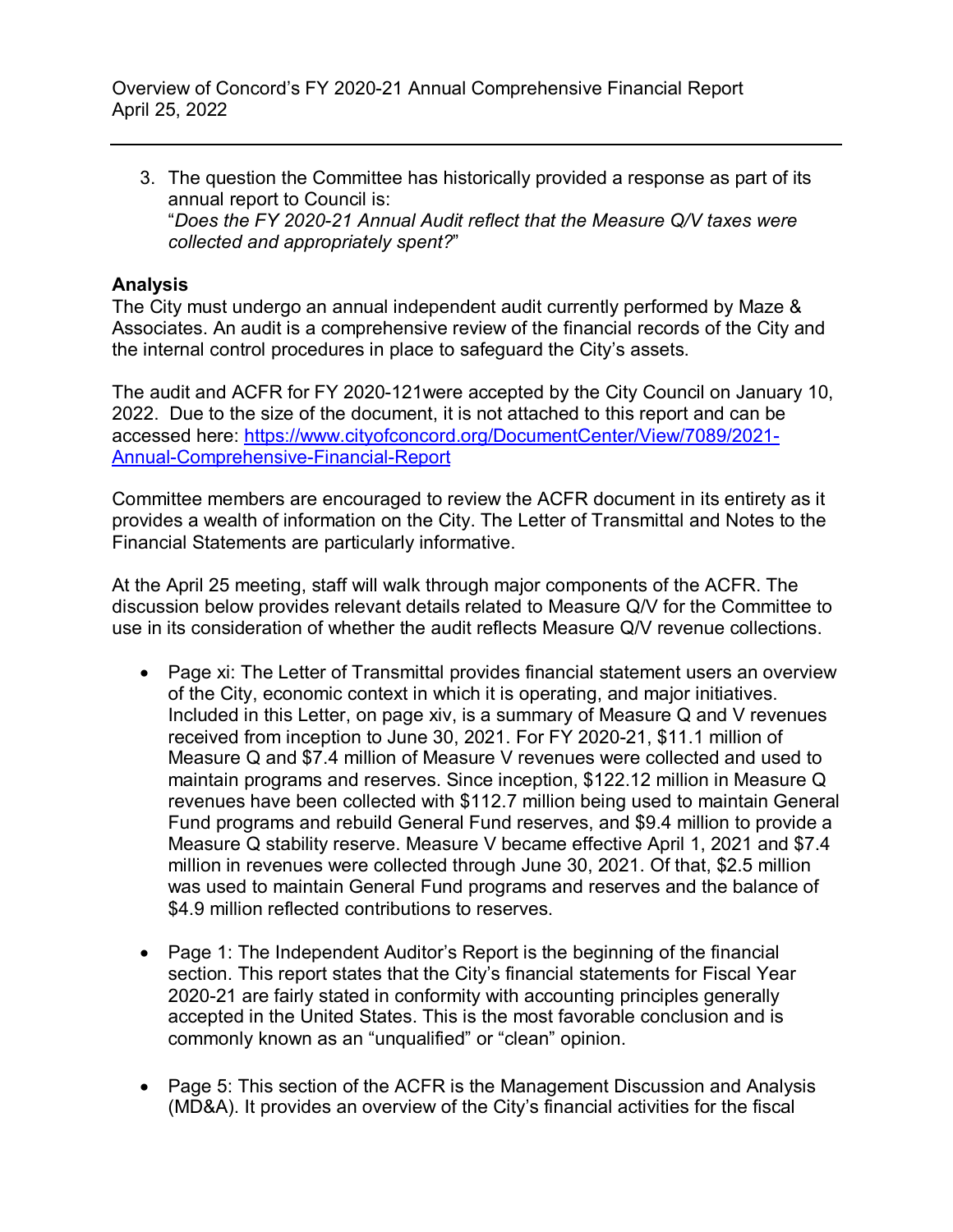year. Table 2 on Page 9, shows citywide changes in net position for the years ended June 30, 2021 and 2020. Under General Revenues, the table shows the amount of Measure Q and V revenues collected for each fiscal year. For FY 20- 21, \$11.1 million of Measure Q revenues were received compared to \$13.3 million in the prior year and \$7.4 million of Measure V revenues were received during April through June 30, 2021, the first three months the revenue was effective.

- Page 13: Table 4 in the MD&A is another depiction of changes in net position, only looking at governmental activities. The receipts from Measure Q and Measure V revenues are the same as listed in Table 2 as all Measure Q/V revenues are considered a governmental activity.
- Pages 24-25: These pages show the Statement of Activities on a citywide basis. Measure Q/V revenues are reported at the bottom as Sales taxes – Transaction Use Tax under General Revenues. For the year ended June 30, 2021, \$18,530,513 of Measure Q/V revenues were received.
- Page 30: As mentioned previously, Measure Q/V revenues are reported as part of the City's General Fund for financial reporting. The Statement of Revenues, Expenditures and Changes in Fund Balances show the revenues and expenditures for the General Fund. Measure Q/V revenues are listed under Taxes and show a total of \$18,530,513 was received in FY 2020-21.
- Page 32: The table on this page shows budget to actual numbers for the City's General Fund. Under the taxes section, the combined Measure Q and V revenues were originally budgeted at \$13.73 million, revised to \$15.93 million and actual receipts were \$18.53 million, a positive budget variance of \$2.6 million.
- Page 44: Note 1 provides a summary of significant accounting policies. On page 51, the City's minimum fund balance (reserve) policy is discussed. This City's policy is to maintain a minimum of 17% of the General Fund's operating expenditures. The total combined unassigned fund balance at June 30, 2021 was \$43.5 million or 44% of General Fund Operating Expenditures.
- Page 70: Note 7 summarizes the City's long-term debt. Included in the Current Year Transactions and Balances table, is a 2021 Certificates of Participation borrowing in which the City borrowed \$109.5 million at a rate of between 2.0-4.0 percent to finance the cost of various capital projects, primarily streets and roadway projects, and to prepay the 2015 Lease Revenue Financing Agreement. Measure V revenues are earmarked to pay the debt service on this financing.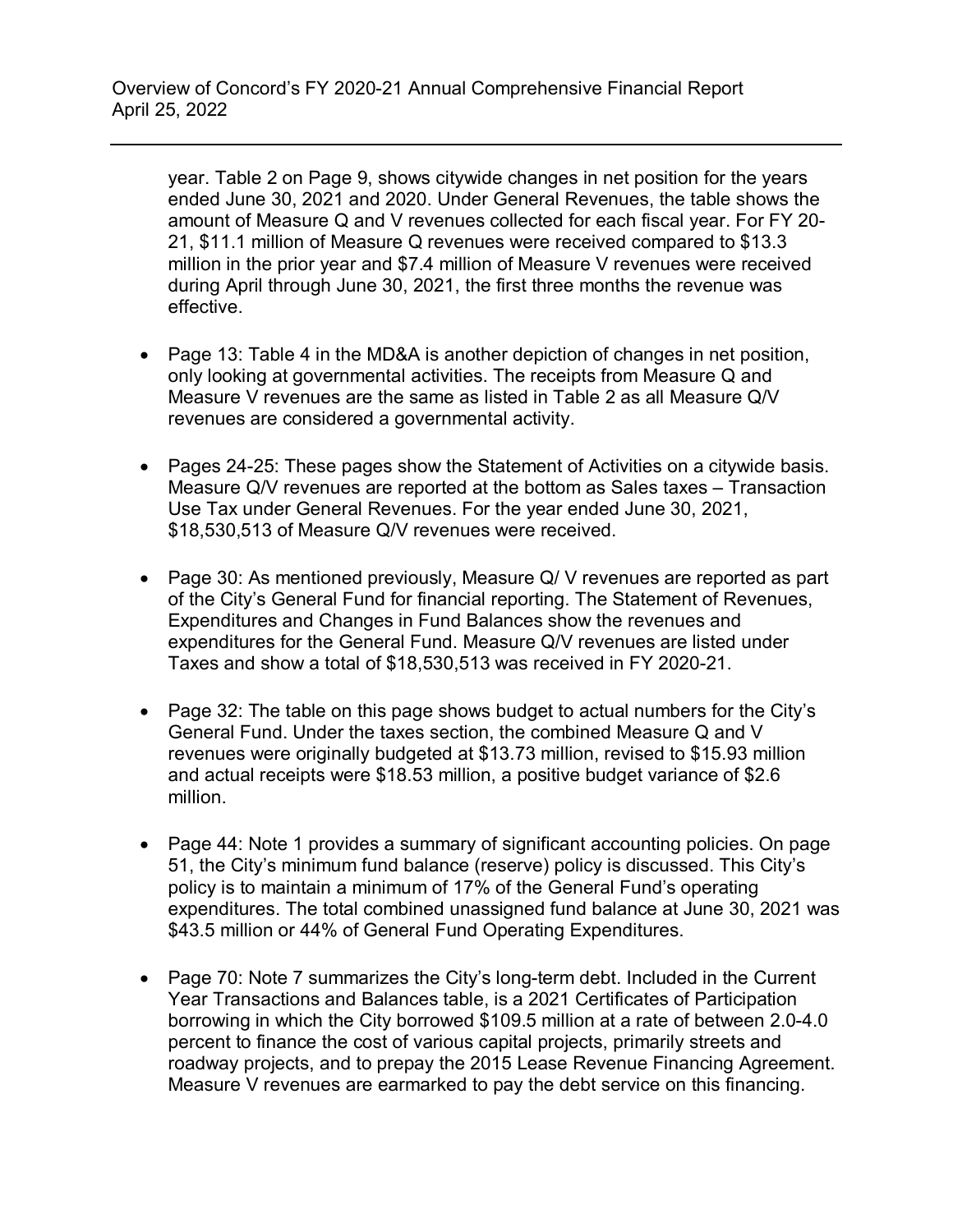Also included in Note 7 is Lease Revenue Financing Agreement under which the City borrowed \$22.6 million at a rate of 1.91% to accelerate street and road maintenance. The City Council has used Measure Q revenues to pay the debt service on this financing as it was made possible with the extension of Measure Q in 2014.

### **Public Contact**

The Measure V Committee agenda was posted.

#### **Attachments**

1. Link to Annual Comprehensive Finance Report (ACFR): [https://www.cityofconcord.org/DocumentCenter/View/7089/2021-Annual-](https://www.cityofconcord.org/DocumentCenter/View/7089/2021-Annual-Comprehensive-Financial-Report)[Comprehensive-Financial-Report](https://www.cityofconcord.org/DocumentCenter/View/7089/2021-Annual-Comprehensive-Financial-Report)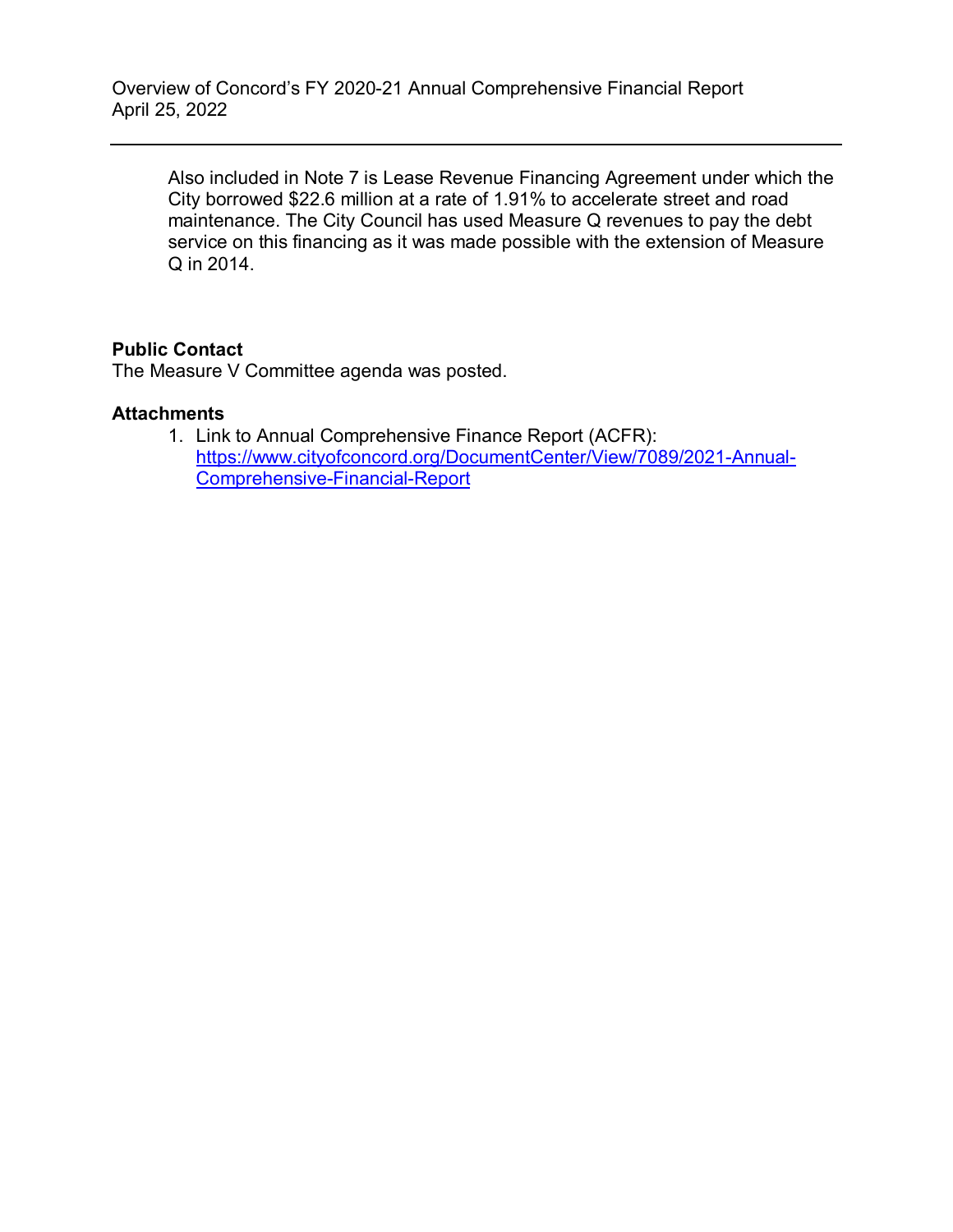# **City of Concord**

June 28, 2022

- **TO:** Honorable Mayor and Councilmembers
- **FROM:** Citizen Measure V Oversight Committee Brian Beckon, Chair; Michelle Lane, Vice Chair; Diane Sprouse, Greg Grassi, & Brandy Leidgen
- **SUBJECT: Measure V Oversight Committee's Review of the FY 2020-21 Annual Comprehensive Financial Report and Evaluation and Report on the City's Proposed Use of Measure V Revenues in the Proposed Biennial Capital Budget for FY 2022-23 and FY 2023-24**

The Measure V Oversight Committee (Committee) met on April 25, 2022 to review the Fiscal Year (FY) 2020-21 Annual Comprehensive Financial Statement (ACFR), which includes the annual audit.

At its March 24, 2022 meeting, the Committee heard a presentation from staff on the City's preliminary Biennial FY 2022-23 and FY 2023-24 Capital Budget. At this same meeting, the Committee also received an update on the use of Measure V revenues in the City's adopted Biennial Operating FY 2021-22 and FY 2022-23 General Fund Operating Budget. During its FY 2021-22 Mid-Year Review, City Council approved amending the Measure V budget to include a \$2.6 million increase to the sales tax revenue in FY 2021-22 and FY 2022-23 based on strong economic recovery in sales tax post-pandemic, which is also supported by updated sales tax consultant estimates. Additionally, new expenditure adjustments totaling \$3.8 million (includes \$1.2 million of one-time funds) in FY 2021-22 and \$2.45 million in FY 2022-23 were approved to address infrastructure maintenance projects for pavement and roadways, building maintenance, and parks and medians maintenance. One-time funds were specifically used to prioritize the City Council's goal of addressing infrastructure maintenance. The City Council also directed staff to reserve \$2.4 million of one-time funds in FY 2021-22 for the needs of the unhoused and Council will provide direction on how to use these funds at a future date. Council also directed staff to appropriate \$150,000 in FY 2022-23 to fund one Code Enforcement Officer position on an ongoing basis. The Committee supports these changes to the Measure V budget.

The purpose of the Capital Budget presentation was to obtain an understanding of how Measure V revenue is proposed for use in the Capital Budget in order to advise the Council. Measure V was passed to: protect core services, maintain the City's reserves, address the City's infrastructure backlog, and address areas of community priority.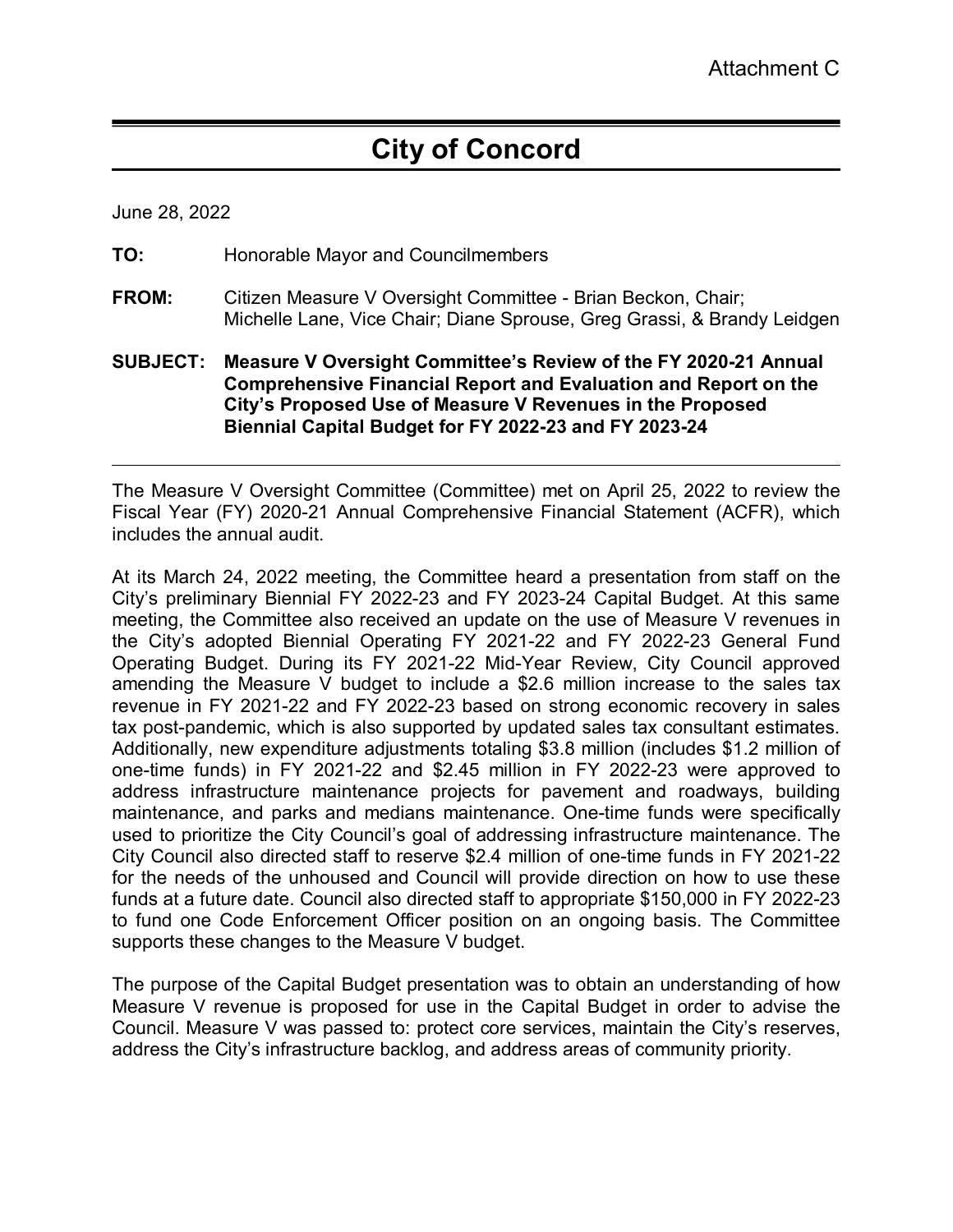Measure V Committee's Finding Memo June 14, 2022 Page 2 of 3

The Committee has made the following findings with regard to its charge in oversight of the tax:

### **1. Does the FY 2020-21 Annual Audit reflect that the Measure Q/V tax was collected and appropriately spent?**

On April 25, 2022, the Committee reviewed the FY 2020-21 Annual Comprehensive Financial Statement (ACFR) and determined that the presentation of the Measure Q/V Transactions and Use Tax in the financial statements (pages xiv, 13, 24-25, and 32) reflect the collection of the tax appropriately.

The Committee finds that usage of Measure Q/ V tax revenue (\$18.5 million) was identified clearly in the annual audit (pages xiv, 30, 32 of the ACFR). Further, the Committee finds that \$14.3 million of Measure Q/V tax revenue went to maintain City services, which allowed the City to avoid cuts to core City services, and the remaining \$4.2 million was used consistent with the City's Fiscal Sustainability Ordinance to support reserves and infrastructure investment. Consequently, the Measure V Committee concludes that the tax was collected and appropriately utilized.

### **2. Does the City's proposed Biennial Capital Budget for FY 2022-23 and 2023- 24 protect the City's core services?**

On March 24, 2022, the Committee reviewed the Proposed FY 2022-23 and FY 2023-24 Biennial Capital Budget and concluded that the presentation on the use of Measure V revenue to fund capital projects protects City core services. Specifically, the revenues are being allocated to support existing infrastructure and address areas of community and Council priority. Safe and usable infrastructure is a core City service.

Over the next two fiscal years, \$79.2 million in Measure V revenue and Measure V Debt Issuance funding is planned for various street improvement projects, parks facilities improvements, building maintenance, citywide accessibility enhancements, and improving efficiencies through information technology. Measure V revenue comprises 14% and Measure V Debt Issuance funding comprises 55% of the proposed Biennial Capital Budget for FY 2022-23 and FY 2023-24. The proposed capital projects do not create new, ongoing expenditures. The Biennial Capital Budget addresses the infrastructure backlog and allocates payments for debt service for infrastructure improvements.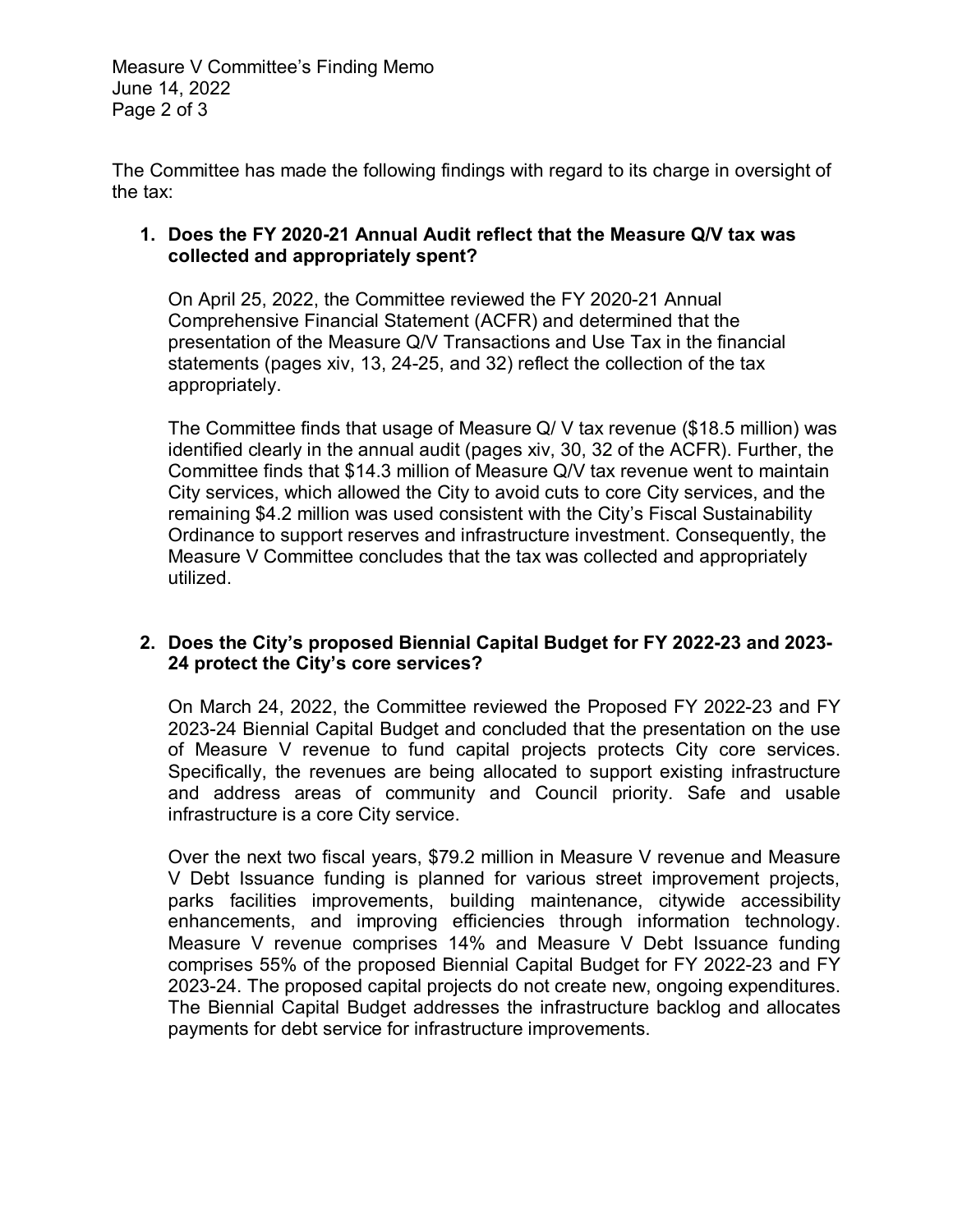Measure V Committee's Finding Memo June 14, 2022 Page 3 of 3

#### **Committee Recommendation**

Last year, the Committee recognized that the City would need to rely on Measure V funding for the foreseeable future due to its stabilizing effects on the General Fund budget. Measure V continues to be a vital revenue source for the City. It allows the City to protect core services, rebuild and safeguard reserves, address critical infrastructure backlogs, and focus efforts toward areas of community and Council priority.

The Committee encourages Council to continue analyzing spending priorities to ensure that they meet the needs and concerns of all Concord residents. Now that the City of Concord has attained fiscal stability, the Committee urges Council to continue focusing efforts toward maintaining strong reserves. Additionally, the Committee commends the Council for partnering with the Concord community to address areas of community concerns and encourages further collaboration with residents and community members to achieve those goals.